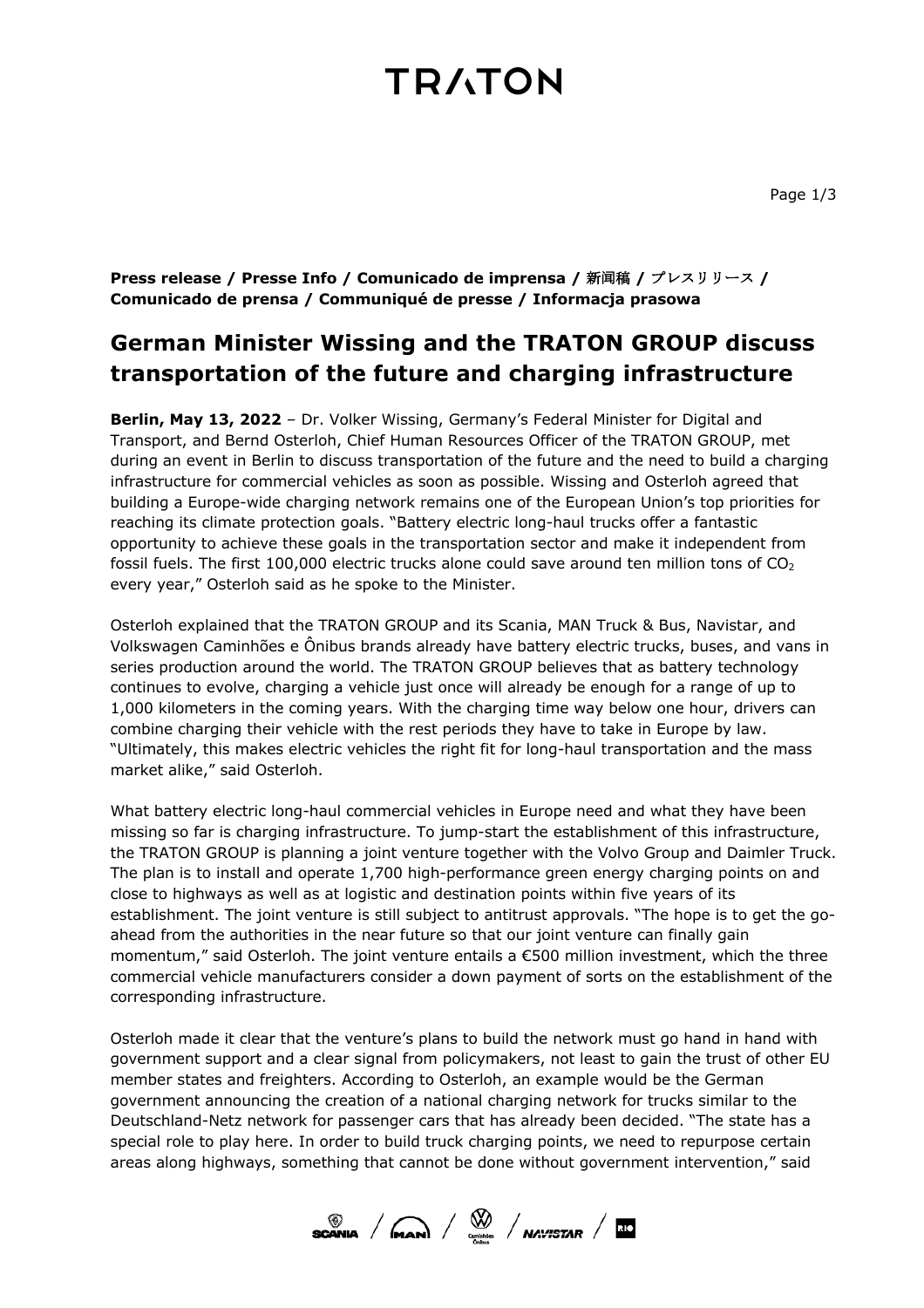# **TRATON**

the TRATON Board member, adding: "Right now, it is up to the policymakers to step up their game and drive forward the expansion of the charging infrastructure we need to make electric mobility a success story for heavy-duty trucks as well."

Wissing and Osterloh met ahead of an event on a former airfield of the Tempelhof Airport in Berlin. The event sees TRATON brand MAN Truck & Bus present its first near-production prototype of the MAN eTGX, a battery electric long-haul truck set to launch at the start of 2024.

During their discussion with Transport Minister Wissing and Kristin Kahl from Contargo, a freight forwarder with practical experience in the field of electric trucks, Alexander Vlaskamp, CEO of MAN Truck & Bus SE, and Frank Mühlon, President of ABB E-mobility, stressed that the industry was ready for the transition to e-trucks. Commercial vehicle manufacturer MAN and charging station provider ABB E-mobility have already made the decision to invest in battery electric vehicles and charging networks. What they need now is a guiding hand from policymakers.

MAN CEO Alexander Vlaskamp: "We are ready. But the transition to zero-emission technologies will only succeed if policymakers are willing to invest heavily in building a robust charging infrastructure network for heavy-duty commercial vehicles. Making this infrastructure a reality sooner rather than later is the only way to effect the transition to environmentally friendly transport and reach our climate goals."

The event clearly made an impression on Federal Minister Wissing: "If we want to achieve our climate goals, we need to decarbonize the way we transport goods by road. As part of this endeavor, our top priorities are getting the market for eco-friendly commercial vehicles up and running and building the corresponding high-performance charging infrastructure. The important thing now is putting more e-trucks on the road quickly. The work MAN and ABB are doing together shows that we are on the right track."

### **Contact**

#### **Pietro Zollino**

Head of Group Communications, Governmental Relations & Sustainability T +49 172 8371431 pietro.zollino@traton.com

#### **Matthias Karpstein**

Business Media Relations T +49 172 3603071 matthias.karpstein@traton.com

#### **TRATON SE**

Dachauer Str. 641 / 80995 Munich / Germany www.traton.com